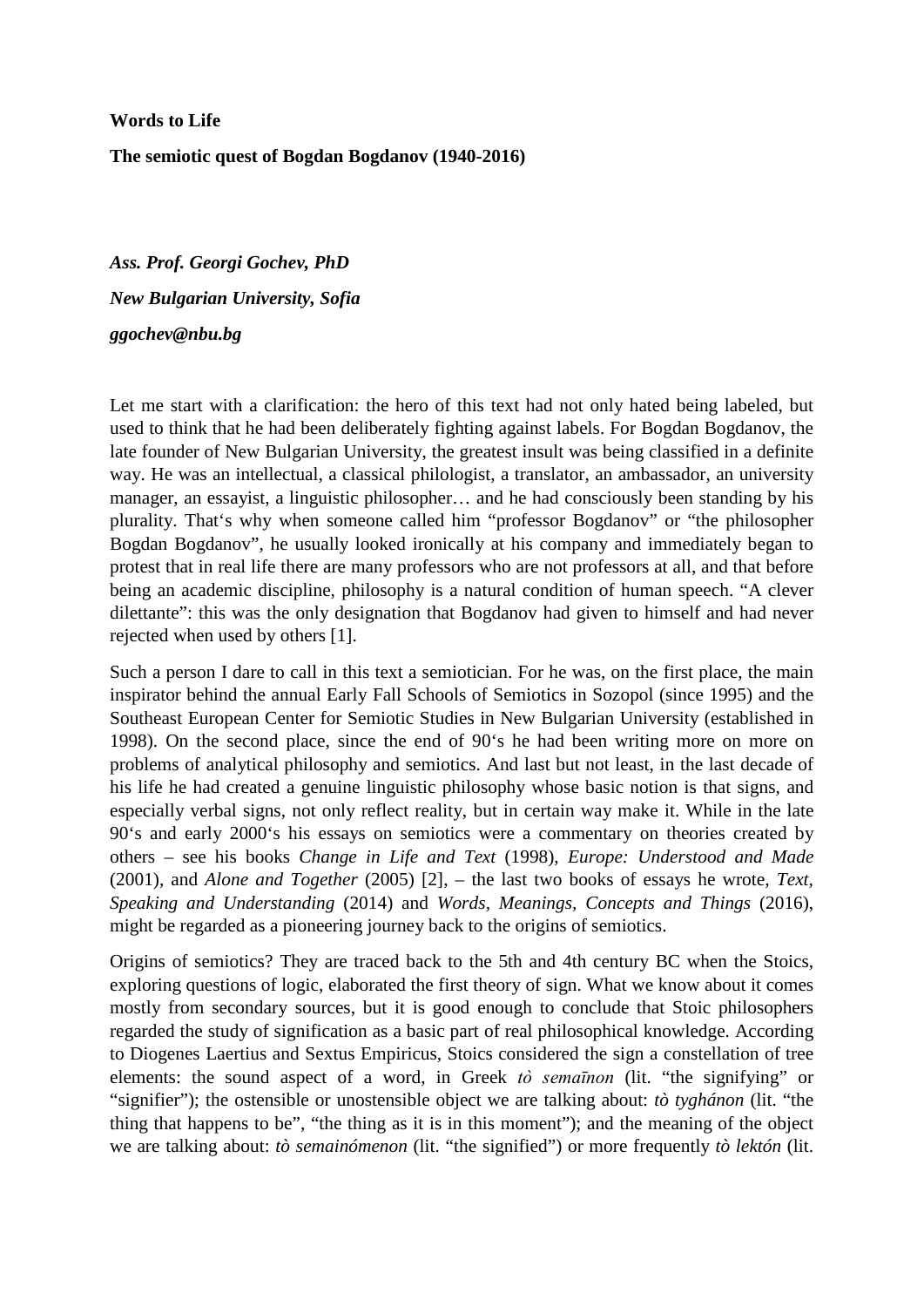"what is said" or "what might or must be said") [3]. Obviously, the Stoics identified the sign with the verbal sign and the act of signification with speech.

The basis on which Stoics developed their logic, was the notion of *lektón*, of what might or must be said about the meaning of any object of speech [4]. A rational idea of what is spoken, *lektón* is functioning as a kind of mental link between reality and verbal sounds. But unlike the object and the sound aspect of the word which exist independently of the subject who speaks, what Stoics used to call *lektón* exists only in the heads of those who speak the same language: barbarians, says one of the Stoics, certainly hear our words but don't understand them, because they don't know the *lektón*.

This is the original premise of Stoic logic: in spite of the fact that it doesn't exist objectively and ostensibly, *lektón* is a product of convention (at least for those who speak the same language at certain period) and organized by semantic laws that, in turn, might be studied and formally described. The logic of the Stoics is a highly elaborated scheme of the expressions and basic forms of sentences that one can or cannot say about a thing. This is the first theory of logic that investigates the meaning not in respect of the sound aspect of the words, nor in respect of the nature of things and thoughts, but in respect of speech. Without the Stoic theory of *lektón*, the intellectual space between Plato's *Cratylus* and Aristotle's *Organon* most probably would stay empty.

I recall this theory, because one of the crucial ideas of Bogdan Bogdanov's linguistic philosophy is that meaning must be understood as different from both the object of signification, and the meaning of the words we use to refer to it. Meaning, insisted Bogdanov, is in the objects within certain qualities and opportunities; it is in the words as well, in their etymological structures and in certain associations of sounds and objective qualities; but it is mostly in speech, being a sort of verbal and mental image of the object, actualized and modified during the process of referring and denoting [5]. This image looks so similar to the object, that we are usually unable to make a clear distinction between what the object is in reality (if it really exists), and its actual meaning in speech. Bogdanov has called this duplicate of the object "a verbal correlate", "a verbal double" and "a verbal thing" [6].

The verbal correlate, according to Bogdanov, is a product of the way the speech functions. Whatever we say, we do two things: replace a real or potential object with a word (this is called reference), and clarify this word by identifying it with another word (this is called predication) [7]. As a result, the meaning of any word is always dynamic in speech, and, paradoxically, the more we try to fix it precisely, adding more and more words, the bigger and more complex becomes the verbal image of the object we are talking about. That's why when we talk about unostensible objects like love, happiness or justice, whose meaning cannot be deduced neither from the inner structure of the object, nor from its functions, what we do is constructing verbal correlates of these objects which serve us in speech as real objects that exist ostensibly beyond speech. This is what we call reification: making the sense of an abstract idea so fixed and concrete, that it is no longer regarded as an idea, but as a thing [8].

But let's go back to the Stoics and ask what is the difference between their *lektón* and Bogdanov's verbal correlate? A scholar of Hellenistic literature and devoted translator of Marcus Aurelius and Epictetus, Bogdan Bogdanov has been familiar with the Stoic idea of the sign and most probably influenced by it: if we read carefully his writings on semiotics, we will find that they are in almost perfect consent with the logic of the Stoics. But while the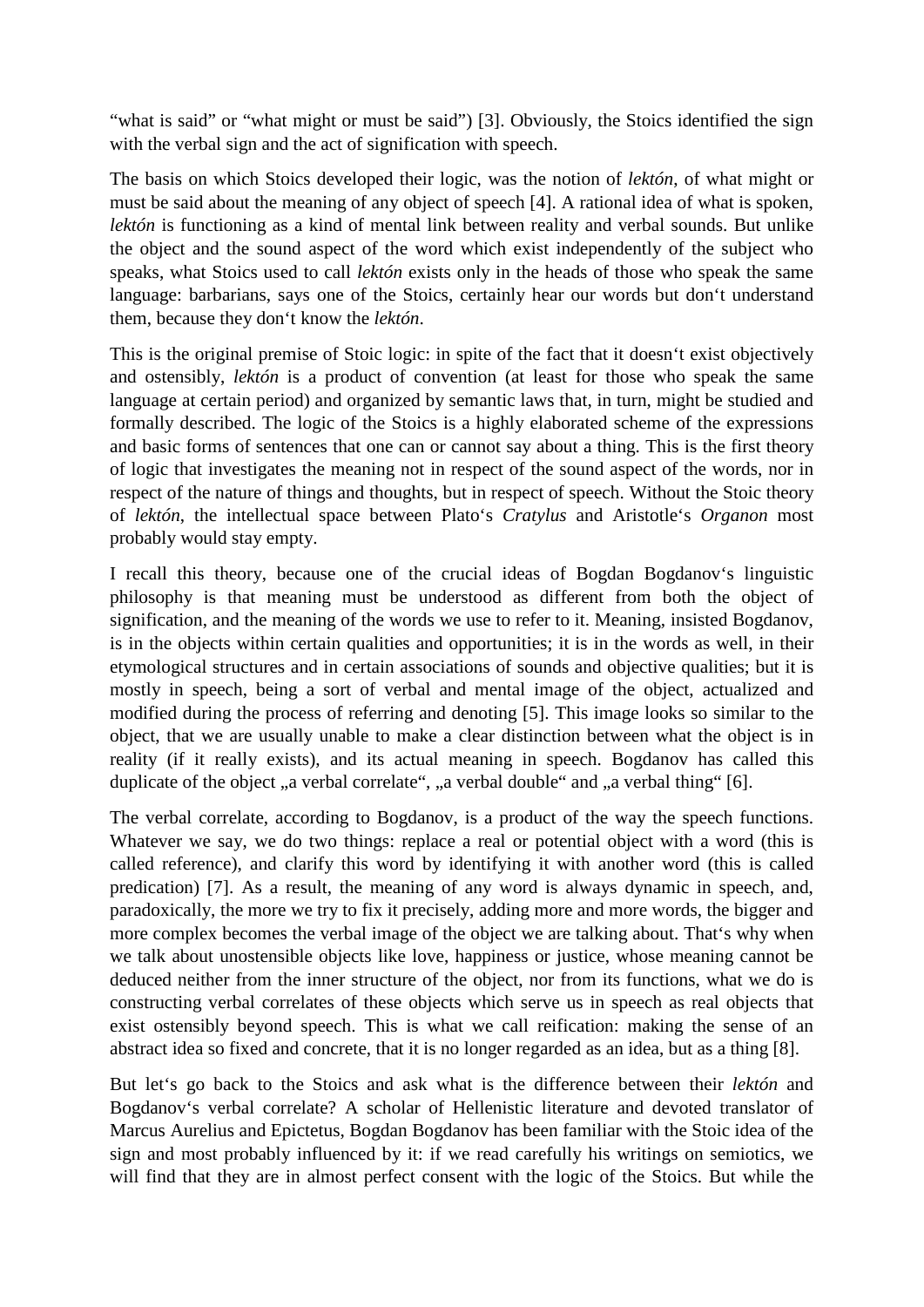Stoic philosophers were interested mainly in the semantic aspects of meaning, that is how we talk properly about any given object of signification, Bogdan Bogdanov has been more interested in the effect of the approach and mismatch between the real object and its verbal image. When we talk about something, he insists, we are always referring to it as both what it is in reality, and what it might or must be in an ideal situation [9].

However, according to Bogdanov, the discrepancy between the verbal image of the object and the object itself should not be regarded as weakness or defect of speech, but as one of its basic characteristics. Owing to our sensibility of the fact that what we say is never exactly the same as what the object of speech is in reality, we are able to experience verbally the need and opportunity to change life. This is what Bogdan Bogdanov has called "work" or "praxis" of speech: when we realize that the word or phrase we have used to replace an object are not enough to express it, the speech immediately takes us to another word and eventually to another object, then to another one, and then to another one, and so on, until we either stop our talking in what we assume to be true for the object, that is a matching between its meaning and its real qualities, or "intervene" in reality and change the object after the verbal image we have created. Although not every speech act results in real act of change, every speech act participates in our understanding of the world as open to change.

This is an old idea: the idea that words can lead to a change of reality. It is underlined for the first time in Plato's *Gorgias* when Socrates challenges the sophistic definition of rhetoric as *peithoùs demiorgós*, that is "master of conviction". In 1955, a university cycle of lectures, published few years later in the book *How to Do Things with Words*, made British philosopher of language John Austin world famous with his theory of performatives: a certain type of utterances that cause a real change in life (e.g. "I name this ship *Queen Elisabeth*"). What Bogdan Bogdanov has added, on one hand, to Platonic tradition which assumes that speech cannot change truth but only human attitudes to it, and, on the other hand, to analytical tradition influenced by Austin, which narrows the speech-acts to certain situations, is that when we talk about something, whatever the situation, we always change the meaning of what we talk about, and, doing that, trace our way to change in life. The truth, says Bogdanov, is not only a correspondance of what is said to what a thing of reality is, but a process of change of both meaning and thing.

But the discrepancy between meaning and real qualities of an object serves yet another universal need of human existence. Owing to verbal images created in speech, we always have at hand something like a small model of the world as if a place ideally made for us. And here is the third function of speech, as Bogdanov has formulated it: along with referring to the world and predicating certain qualities upon its elements, the speech makes the world seem like a wholeness organized by certain principles. These principles – good and evil, right and wrong, true and false, etc. – are the reason why we basically see the world not as something alien to us, something that we cannot understand and live in, but as something that is our home. In linguistic philosophy they are usually called universals or paradigms [10].

Every time we speak, we are mixing the real thing with its verbal duplicate, the world with our internal model for it, and finally, the real qualities of the object we are talking about, with the cognitive paradigms that make us capable to know anything. "Then, what is the actual subject of our talk: the real things or the paradigms that we believe in?", Bogdan Bogdanov used to ask. Real science, he reminded, following an idea of Aristotle, is not only knowing the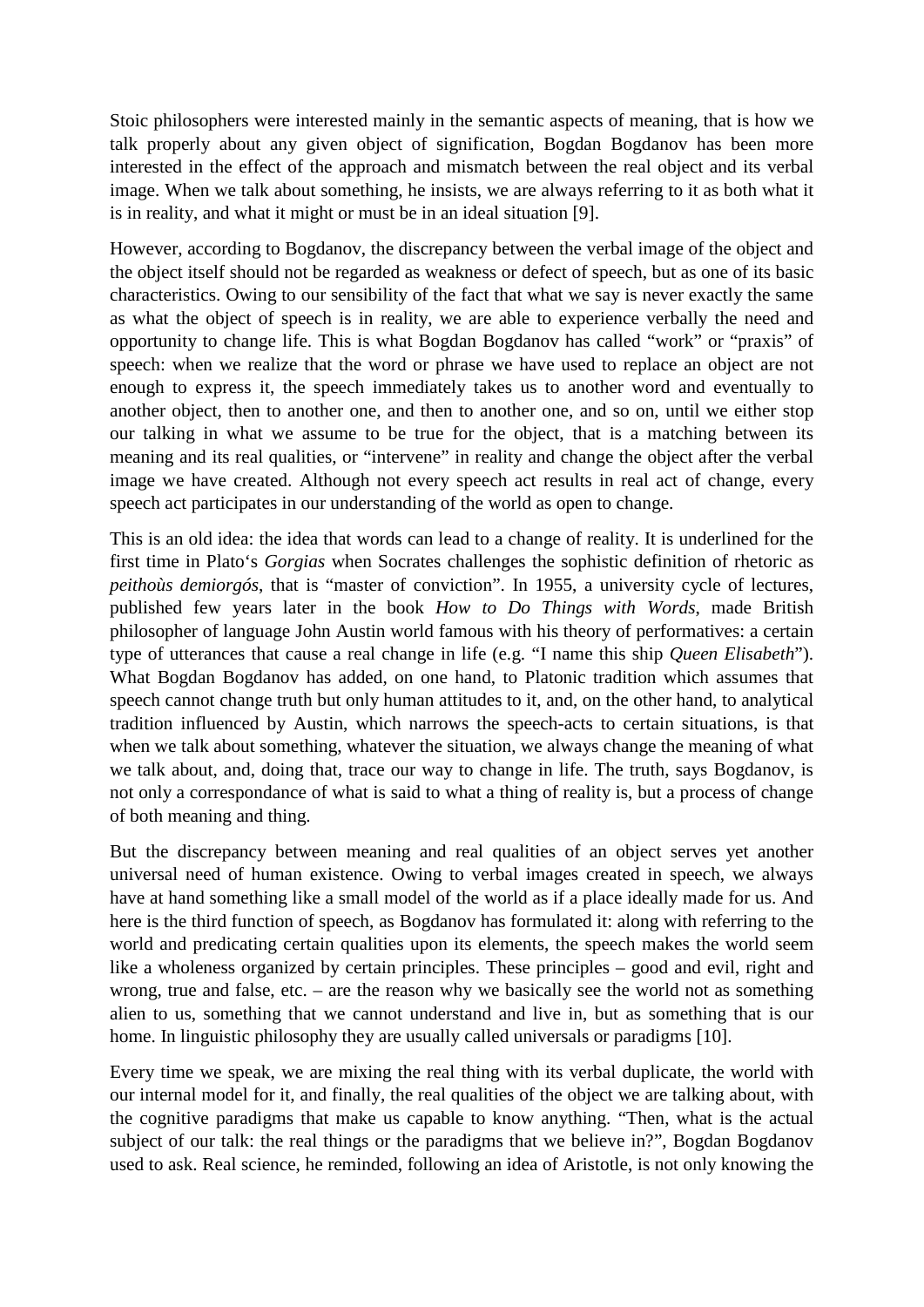general and specific characteristic of things, but questioning both the existence of the thing and the existence of the principles that make you think about it. If you don't ask constantly about the existence of the cognitive paradigms, you are not making science, but spreading ideology.

That's why Bogdan Bogdanov usually began his texts and seminars with the question "How does exist the topic we are going to talk about?". Ostensibly like chair, or unostensibly like justice? And where are the principles that make us believe that chair is a piece of furniture, and justice is a basic human virtue? Where are they? Somehow in the chair and in the virtue themselves, or somehow in the definitions of chair and virtue? Are principles only in words, as some medieval nominalists thought, or somewhere in reality, as their opponents, the realists, thought? Tuned to compromise in everything, Bogdan Bogdanov used to answer that he is a nominalist who respects realism. The principles, he says, are both in things, as their own particular qualities that are independent from speech, and in talking about these things, as a tendency to integrate particular qualities in universal classes [11].

Compromise is a frequent word in Bogdan Bogdanov's philosophy. He believed that it is not only personal quality, but a general quality of our world in which everything is always accomplished according to a combination of principles. And if the world is a result of compromising and combining principles, our attitude to it, he insisted, should be also a compromise. Hence, his idea that the separation of scientific logic from common language – that is a separation of one of the forms of speech at the cost of others – is not an advantage, but a loss for knowledge. According to Bogdanov, even the most complicated logic, if used alone, is not capable of understanding this basic feature of world and man: the power of compromise [12]. As far as he believed that man can know his world, Bogdanov believed that real knowledge is not knowledge of pure forms, but fusion.

This belief led him to outline in his last book the need for another logic. He called it "modular" after the Latin word *modus*, meaning "way," "measure," "compromise," "adjustment", and "combining" [13]. He didn't have time to develop this logic into a formal method, but he has pointed out its basic parts: understanding the relationship between reference and predication in the act of speaking; analyzing the cognitive paradigms in respect of the existence of the analyzed object; studying the meanings of the concepts used in speaking; understanding the context in which one says something; monitoring the subjective perspective of the analysis and how it changes during its course; monitoring the external change in relation to the dynamics of perspective, etc.

I said that this logic remained undeveloped as a scientific method, but I'm sure that it was developed by Bogdanov as a practice. If one wants to see what it meant for him the word "modular", one can see the form of his texts and the other works of his life. For Bogdan Bogdanov was a tireless master of combination. He was combining theories – in his semiotic philosophy one can find anything from the logic of the Stoics to the pragmatism of Charles S. Pierce; he was combining literary genres – the home of his philosophy is neither the classical monograph, nor the scientific paper, but a living hybrid he has created from elements of Aristotelian tractate, French post-structuralist essay and Stoic diatribe; he was combining professions – being a classical philologist specialized in the field of ancient Greek literature, and at the same time a university manager who takes care of almost everything in his university; and, last but not least, he was combining people – in teams, in workshops and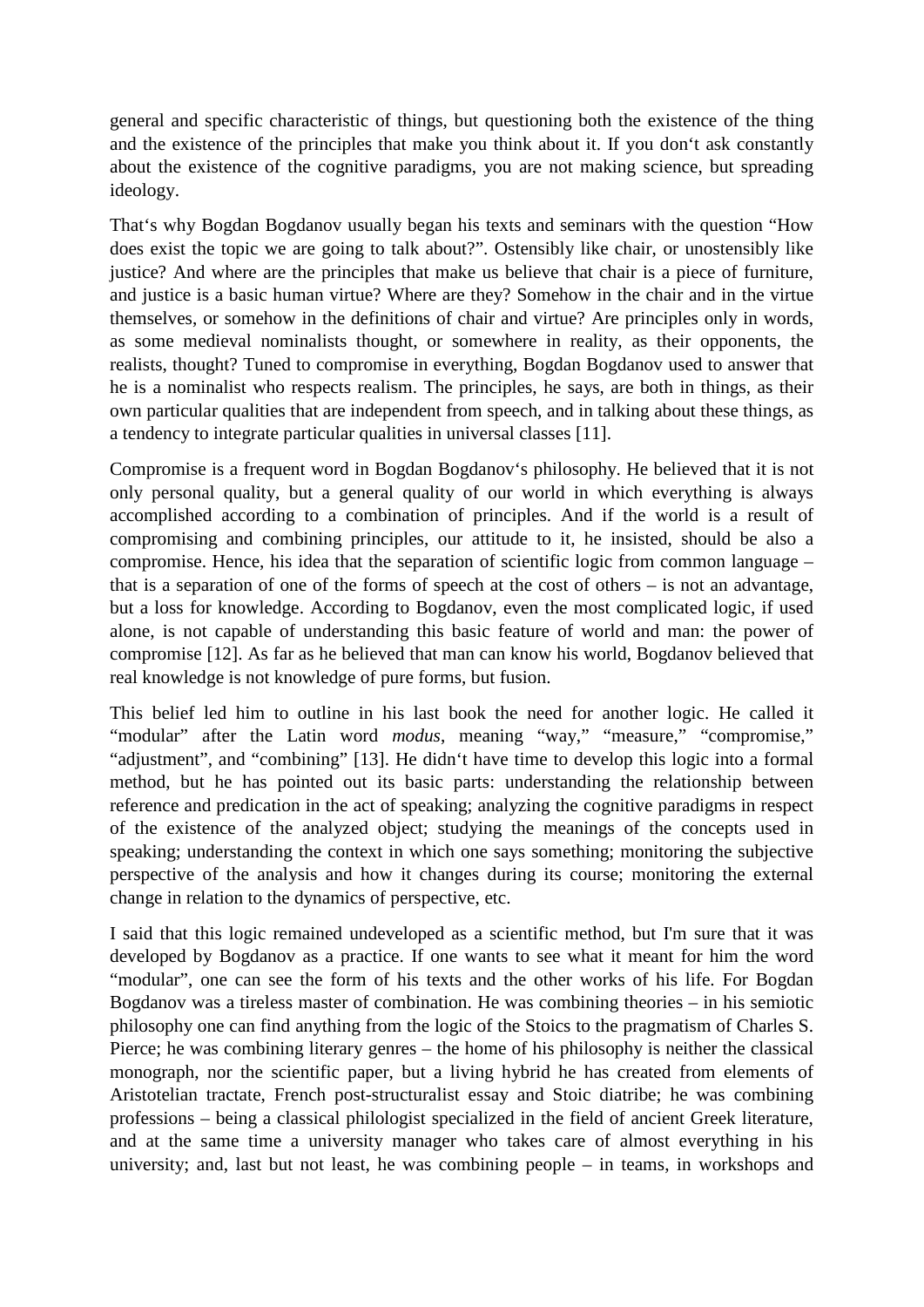seminars, in companies of friends. The strange wisdom of this short and modest man was the wisdom to combine.

But besides that, Bogdanov was constantly arguing with named and unnamed authorities, with popular attitudes, with clichés, and most often, with concepts. He believed that concepts are the biggest enemy of freedom and life, because once turned into a concept, the life of meaning stops and as a results the possibility for change of life also stops. We need concepts for our practical living, but we don't need them for life: this credo summarizes Bogdanov's idea about concepts. His most inspired essays of recent years, dedicated on difference between human and animal, on common features of spiritual and biological explanations, on basis of government, etc., were above all an attempt at bringing back to life certain concepts whose meaning we have ceased to question. Even during his last illness, he was joking that his final book will be given the title *Against Concepts*.

Why was he so vehement about concepts? I suggest, because at some point of his life he had embraced the idea that what we do in speaking, resembles the most what we do in life. The way speech stops in a phrase, combines it with other and continues in third, was for Bogdanov a great image of the course that happens in the universe: the way life goes in one existence, combines with other and continues in third. For him the speech and life share the same reality: a reality of endless combination and change. So if you want to understand what is done in speech, he says, you should see how functions change in life, and vice versa – if you want to study life, you should study change in words. Bogdan Bogdanov has considered semiotics not an academic discipline, but an existential journey.

On his unwritten book has remained another title… *The Course*.

## **Notes:**

[1] See the conclusion of his book from 1992 *Ancient Greek Literature*.

[2] They are published in Bulgarian. One can find some of his essays translated in English in: Bogdan Bogdanov, *Reading and its Functioning. From Ancient Greek Literature to Any One World*, tr. by D. Yankova, E. Rafi, Berlin: OEZ Verlag, 2010; in Spanish: Bogdan Bogdanov, *Modelos de Realidad. Desde la lectura de los clásicos*, trad. de V. Sirákova, S. Míchev, Lugo: Axac, 2010; in French: Bogdan Bogdanov, *Penser et construire l'Europe*, trad. par T. Krasteva, Paris: L'Harmattan, 2015.

[3] Diogenes Laertius, *Lives of the Philosophers*, VII.62 et sqq.; Sextus Empiricus, *Against the Mathematicians*, VIII.11 et sqq. *Institutio logica* of Galen is also influenced by the Stoic idea of signs.

[4] In the preface to his translation of Epictetus' *Discourses*, Bogdanov says about *lektón*: "this is what you can say. It makes possible human thought and speech" (Epictetus, *Discourses* [in Bulgarian], Plovdiv: Janet 45, 2016, 14); see also in his last book *Words, Meanings, Concepts and Things* [in Bulgarian], Sofia: NBU, 2016, 11-12.

[5] *Words, Meanings ...*, op. cit., 13 et sqq.

[6] Bogdan Bogdanov, *Text, Speaking and Understanding* [in Bulgarian], Plovdiv: Janet 45, 2014, 70 et sqq.; 135 et sqq.